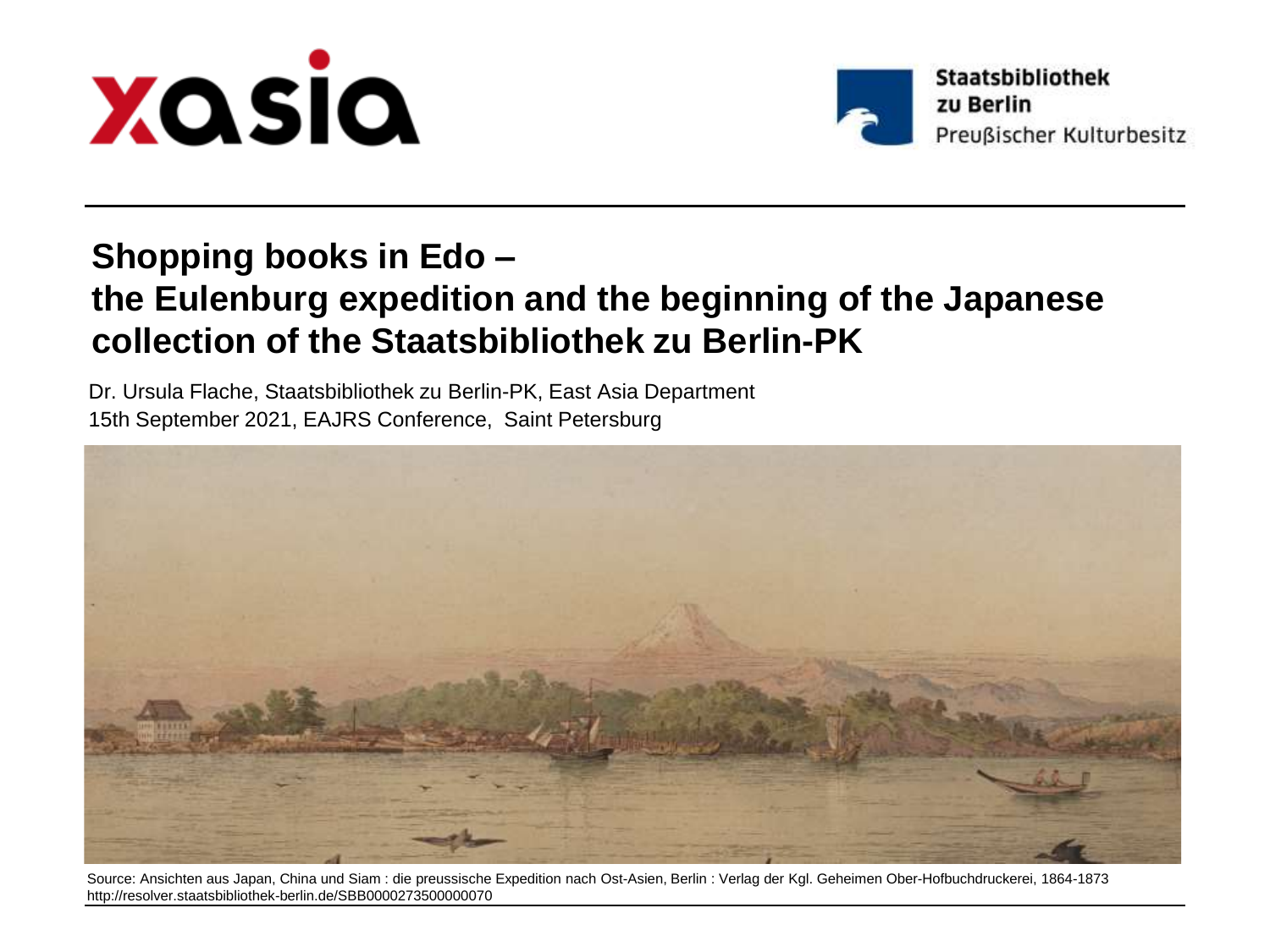





Signing of the "Treaty of Amity, Commerce and Navigation" on the 24<sup>th</sup> January 1861 Source: Illustrirte [sic] Zeitung. Leipzig, 935 (1. Juni 1861), S. 372 (shelf mark: 2" Ac7169-36/37=914/965,+Beil.1861)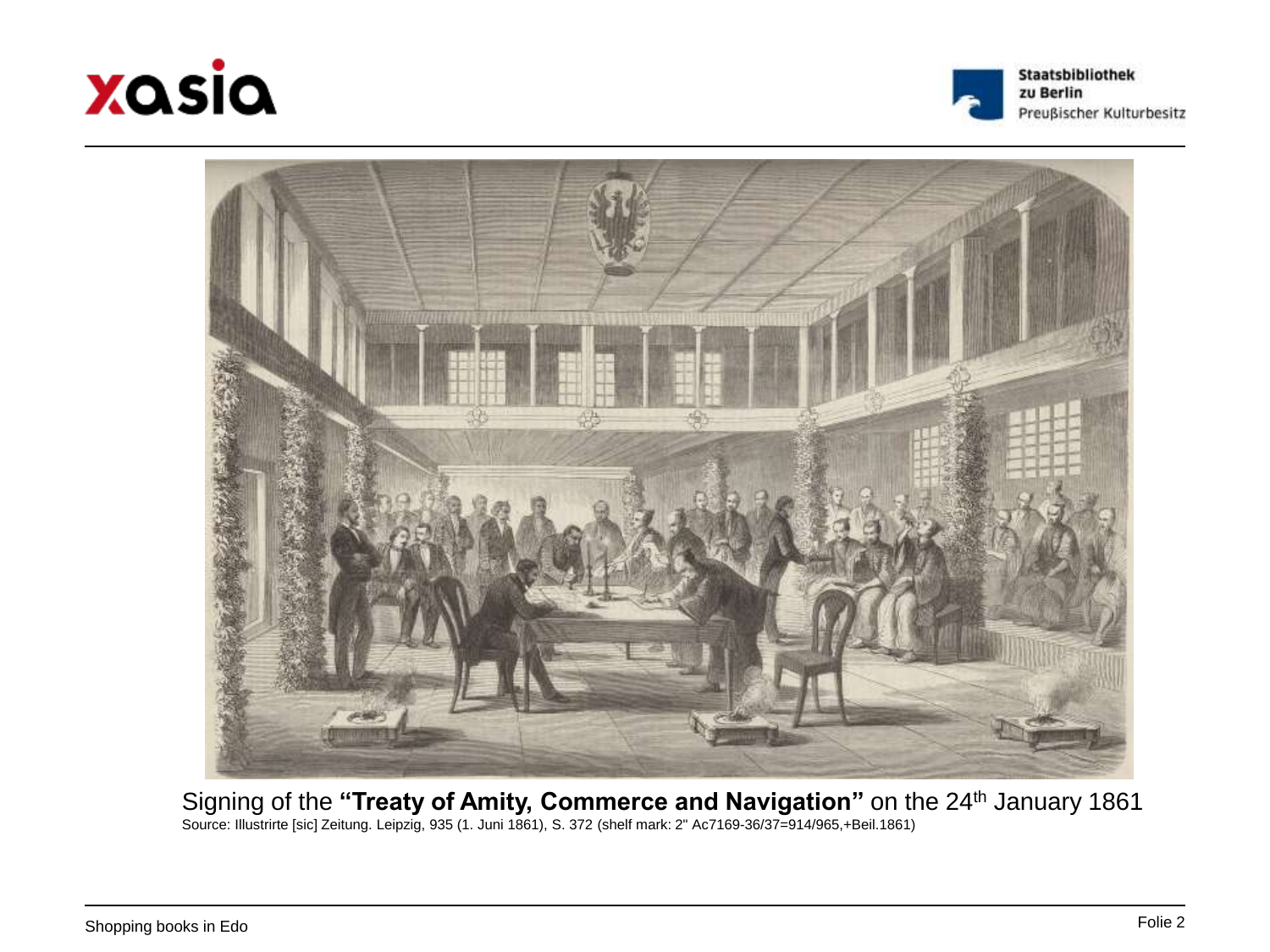



# **Members of the Prussian expedition**

Back row, left to right: Gustav Spieß (tradesman), Albert Berg (painter ) Middle row, left to right: Wilhelm Heine (painter), Max von Brandt<br>(attaché), Friedrich Albert Graf zu Eulenburg<br>(envoy and head of the expedition) Front row, left to right: Dr. Robert Lucius Freiherr von Ballhausen (medical doctor), August Graf zu Eulenburg (attaché), Theodor von Bunsen (attaché)

Not in the picture :

Ferdinand Freiherr von Richthofen (geologist)

>> [Berg, Albert (Ed.)]. **Die preussische Expedition nach Ost -Asien. Nach amtlichen Quellen** [The Prussian expedition to East Asia. Based on the official sources]. Berlin, 4 vol., 1864 -1873

Source: Gustav Spieß. Die preußische Expedition nach Ostasien während der Jahre 1860 -62. Berlin [u.a.]: Spamer, 1864 (shelf mark: Un 5276a ) http://resolver.staatsbibliothek -berlin.de/SBB000014BA00000008

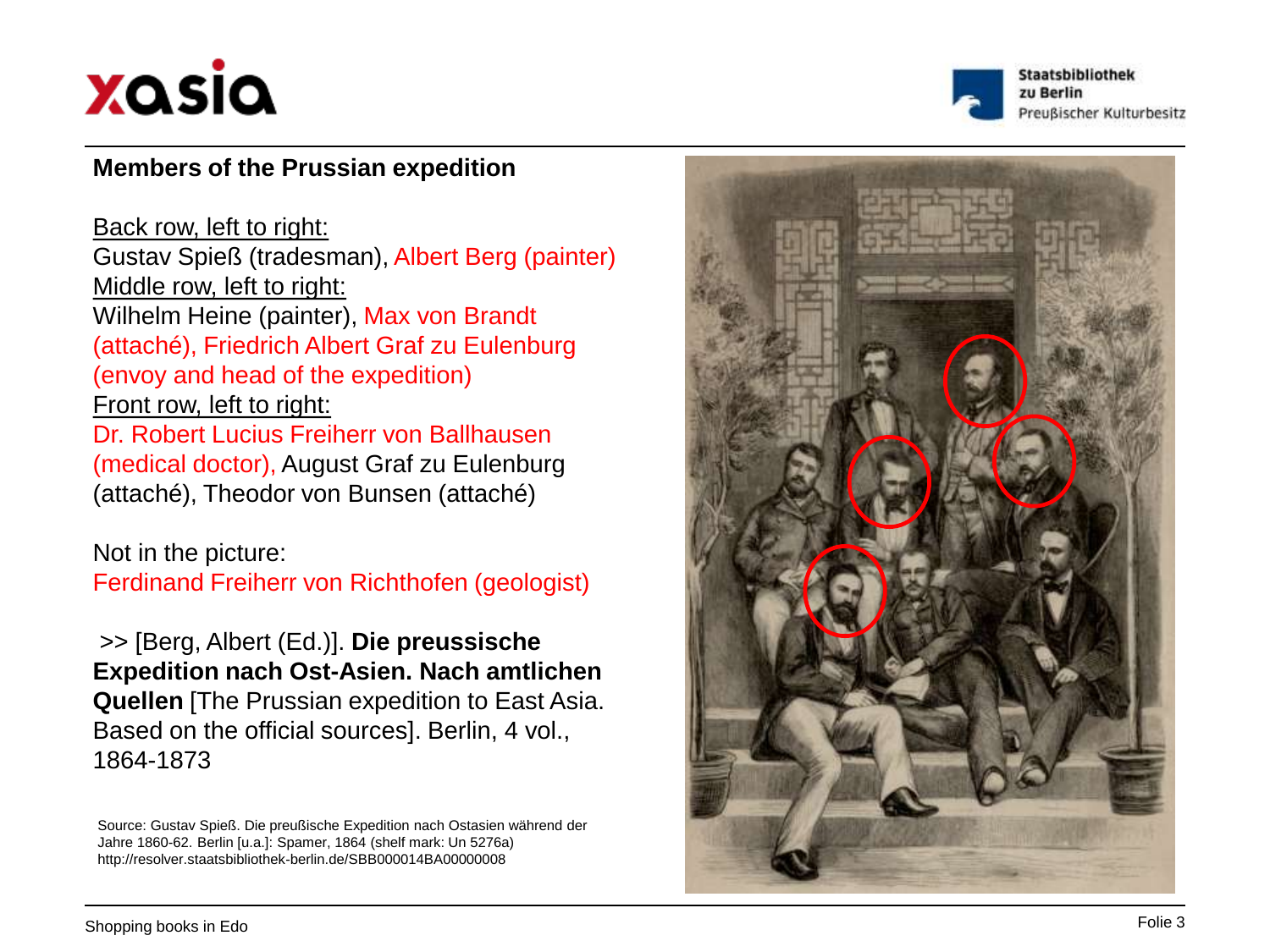





Depiction of the shops of the two publishers Izumiya Ichibee (right) und Masuya (left), both of whom had books as well as ukiyoe on offer.

Akisato Ritō. Tōkaidō meisho zue 東海道名所図会, vol. 6, pp. 74v-75r (shelf mark: Libri japon. 6) http://resolver.staatsbibliothek-berlin.de/SBB0000834C00000910

*"In the afternoon, excursions were usually undertaken, and when the weather was too inclement for further horseback forays, visits were paid to bookstores and variety stores, to the weapon-, bronze- and lacquer dealerships nearby, in order to make small purchases, to gain better knowledge of the products of the country and, to converse with the indigenous people."* ([Berg, Albert (Ed.)]. Die preussische Expedition nach Ost-Asien. Nach amtlichen Quellen. Berlin, 1864, vol. 1, p. 270.)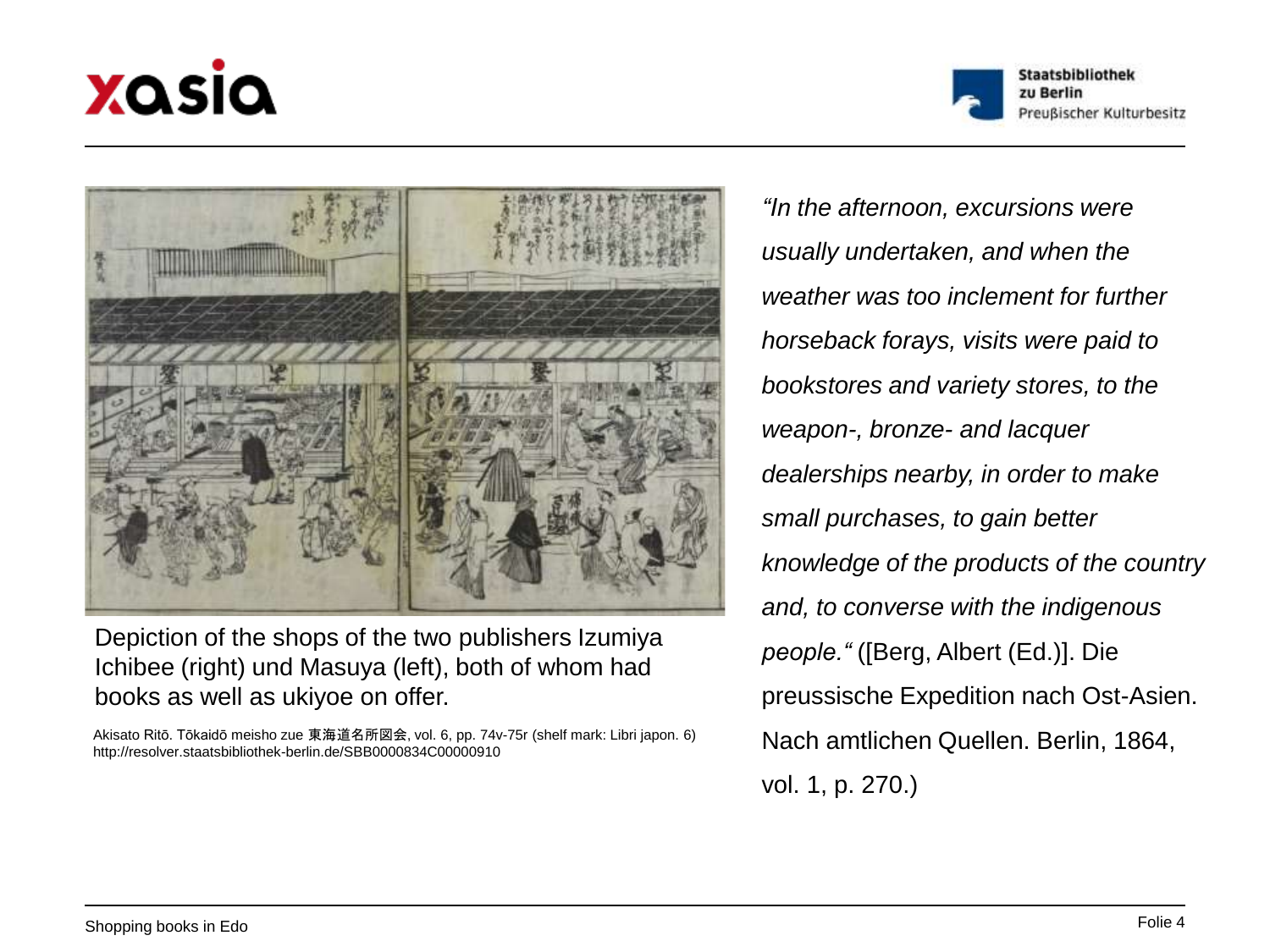



*"... even the soldiers on guard do read, and one can see children, women and girls, delving into books. Their novels and novellas must be very extensive, and without doubt contain much attractiveness that would merit a translation into European languages. They are rich in history books and encyclopedias; numerous descriptive and educating works from the realms of nature, the sciences, arts and crafts, give evidence of the eager thirst of the people for knowledge."* ([Berg, Albert (Ed.)]. Die preussische Expedition nach Ost-Asien. Nach amtlichen Quellen. Berlin, 1864, vol. 1, p. 314-315.)

*"Reading was the main activity of the Japanese of all classes in their leisure hours; in every street book stores can be found, where not only Japanese and Chinese writings but also translations of European works on geography and regional geography, on medicine, tactics, weaponry, etc. can be found, and the books are so unbelievably inexpensive that one has to assume a very high consumption."* ([Berg, Albert (Ed.)]. Die preussische Expedition nach Ost-Asien. Nach amtlichen Quellen. Berlin, 1864, vol. 1, p. 131.)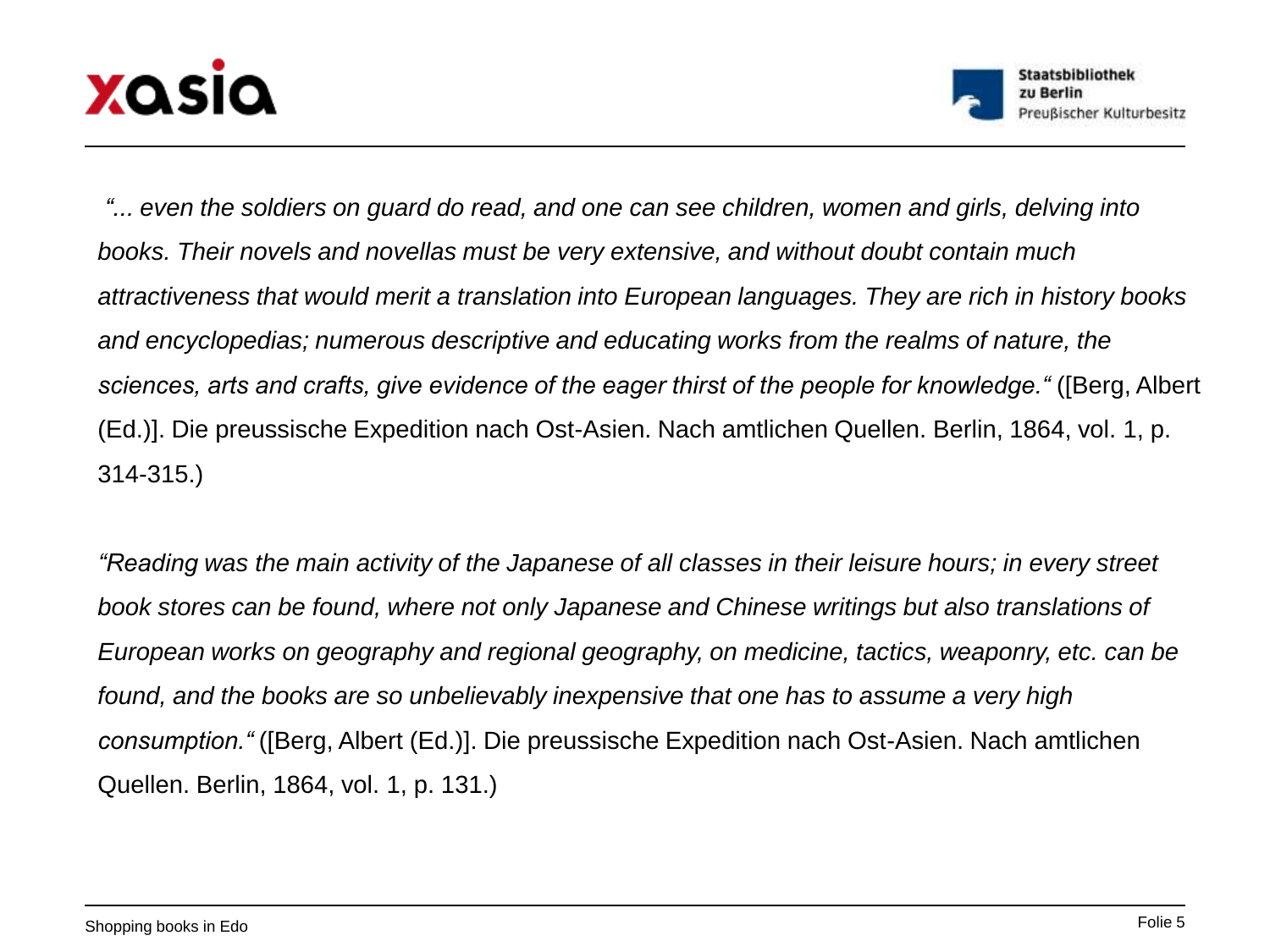



*"In all book stores, one finds illustrated works in disproportional numbers and hundreds of mere picture books. Most of the botanical and zoological books are illustrated, as are those on physics, anatomy and, tactics — as well as original Japanese books and those translated from the Dutch moreover, works on weapons, horses, hunting and fishing, gardening and landscaping, tree cultivation, architecture, books on earthquakes, astronomy, meteorology, their calendars of state and genealogies, novels, history books and historical monographs, and their mythological, ethnographical and archaeological works. Their picture books contain now this now that; here, landscape representations, there, scenes of daily life and nature in miniature. We find illustrated alphabet primers, fencing-, riding-, and drawing manuals, where next to the executed sample the basic concept of the shape is represented by mathematical lines. Masterly are their drawings of birds, fish, and insects, of which there are many collections. The majority of picture books contain a multi-coloured mixture of these; often, one can find the most contradictory things wildly thrown together onto one and the same page in a boisterous mood. They are inexhaustible with comical humour."* ([Berg, Albert (Ed.)]. Die preussische Expedition nach Ost-Asien. Nach amtlichen Quellen. Berlin, 1864, vol. 1, pp. 312-313)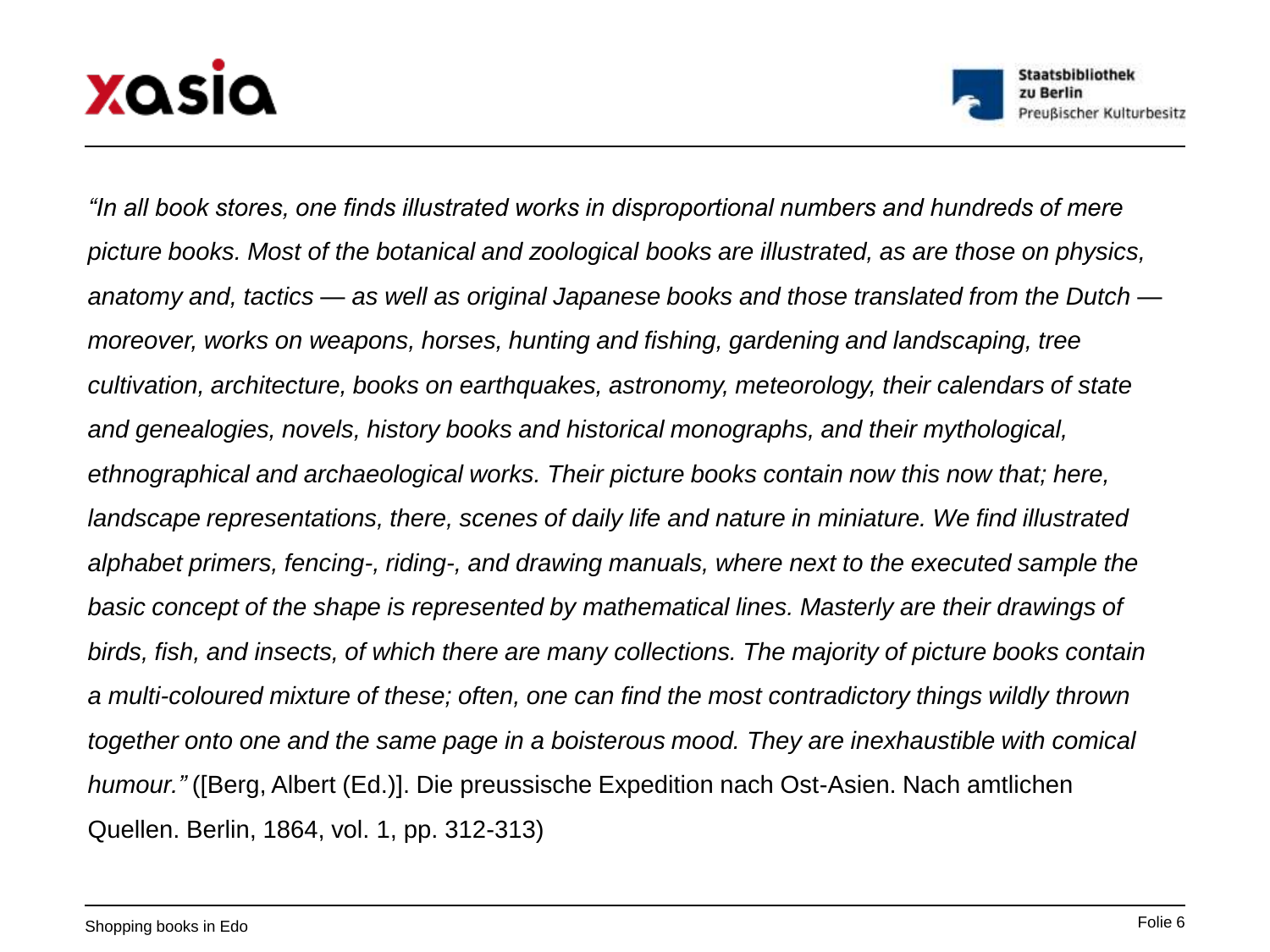





Portrait of the Royal Chief Librarian Georg Heinrich Pertz (about 1870)

Source: bpk / Ernst Milster

**Pertz** specifically asked for *"... historical and geographical works, natural-historical writings containing illustrations, belletristic [schönwissenschaftliche] and vernacular writings, main works of Theology and Law, hand maps of Japan, Siam and individual parts of the countries, cityscapes and maps..."*  (Geheimes Staatsarchiv – PK, Berlin, Akte I. HA. Rep. 76 Kultusministerium Vc. Sekt. 1 Tit. XI Teil V A Nr. 2 vol. 1, p. 207)

**The Royal Academy of Sciences** enumerated likewise the following subjects *"…historical, geographical, naturalhistorical, ditto theological, poetical, and juridical books, namely, annals of the state and geographical maps."*  (Geheimes Staatsarchiv – PK, Berlin, Akte I. HA. Rep. 76 Kultusministerium Vc. Sekt. 1 Tit. XI Teil V A Nr. 2 vol. 1, p. 244.)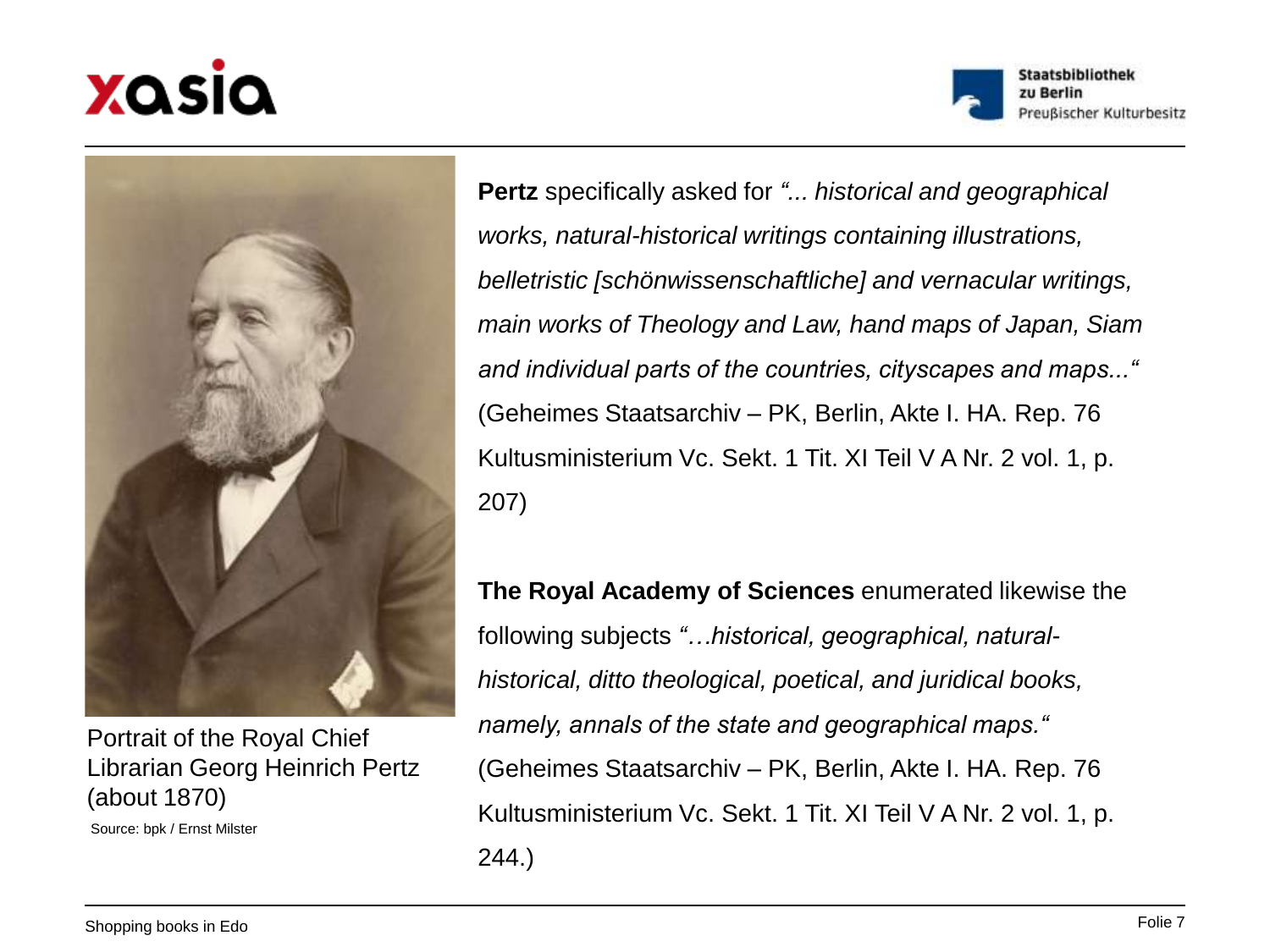



|                                                       |                | number of titles Japanese/Prussian von Richthofen von Brandt<br>expedition |                |                | <b>Lucius von</b><br><b>Ballhausen</b> |
|-------------------------------------------------------|----------------|----------------------------------------------------------------------------|----------------|----------------|----------------------------------------|
| number of titles                                      | 105            | 27                                                                         | 24             | $9\,$          | 45                                     |
| printed books                                         | 89             | 27                                                                         | 21             | 3              | 38                                     |
| manuscripts                                           | 8              | $\overline{0}$                                                             | 3              | 5              | $\overline{0}$                         |
| maps                                                  | 8              | $\overline{0}$                                                             | $\overline{0}$ | 1              | $\overline{7}$                         |
| illustrated titles (excluding maps)                   | 83             | 19                                                                         | 21             | 6              | 37                                     |
| medicine, herbalism                                   | 18             | 3                                                                          | $\overline{2}$ | 0              | 13                                     |
| meisho zue, regional descriptions                     | 16             | 11                                                                         | $\overline{2}$ | $\mathbf 0$    | 3                                      |
| literature (poems, songs, novels,<br>kabuki etc.)     | 16             | 6                                                                          | 4              | $\overline{2}$ | $\overline{4}$                         |
| painting                                              | 10             | $\overline{0}$                                                             | 5              | $\mathbf 0$    | 5                                      |
| agriculture, plants & animals,<br>landscape gardening | 9              | 1                                                                          | $\overline{7}$ | $\mathbf 0$    | 1                                      |
| buddhism                                              | 8              | $\overline{2}$                                                             | 1              | 3              | $\overline{2}$                         |
| flower arrangement                                    | 4              | $\overline{2}$                                                             | 0              | $\mathbf 0$    | $\overline{2}$                         |
| go, other games                                       | 3              | $\overline{0}$                                                             | $\overline{2}$ | 0              |                                        |
| history                                               | $\overline{2}$ | $\overline{0}$                                                             | 0              | 1              | $\mathbf 1$                            |
| lexicons, textbooks                                   | $\overline{2}$ | 1                                                                          | 0              | 0              |                                        |
| technology, production                                | $\overline{2}$ | $\overline{0}$                                                             | 0              | $\mathbf 0$    | $\overline{2}$                         |
| coins                                                 | $\overline{2}$ | 1                                                                          | 0              | 0              | 1                                      |
| astronomy                                             |                | $\overline{0}$                                                             | 1              | 0              | $\pmb{0}$                              |
| shintô                                                |                | 0                                                                          | 0              | 1              | 0                                      |
| tactics                                               |                | $\overline{0}$                                                             | 0              | 1              | 0                                      |
| calendar                                              |                | $\overline{0}$                                                             | 0              | $\mathbf 0$    |                                        |
| shunpon                                               |                | $\overline{0}$                                                             | 0              | $\overline{0}$ |                                        |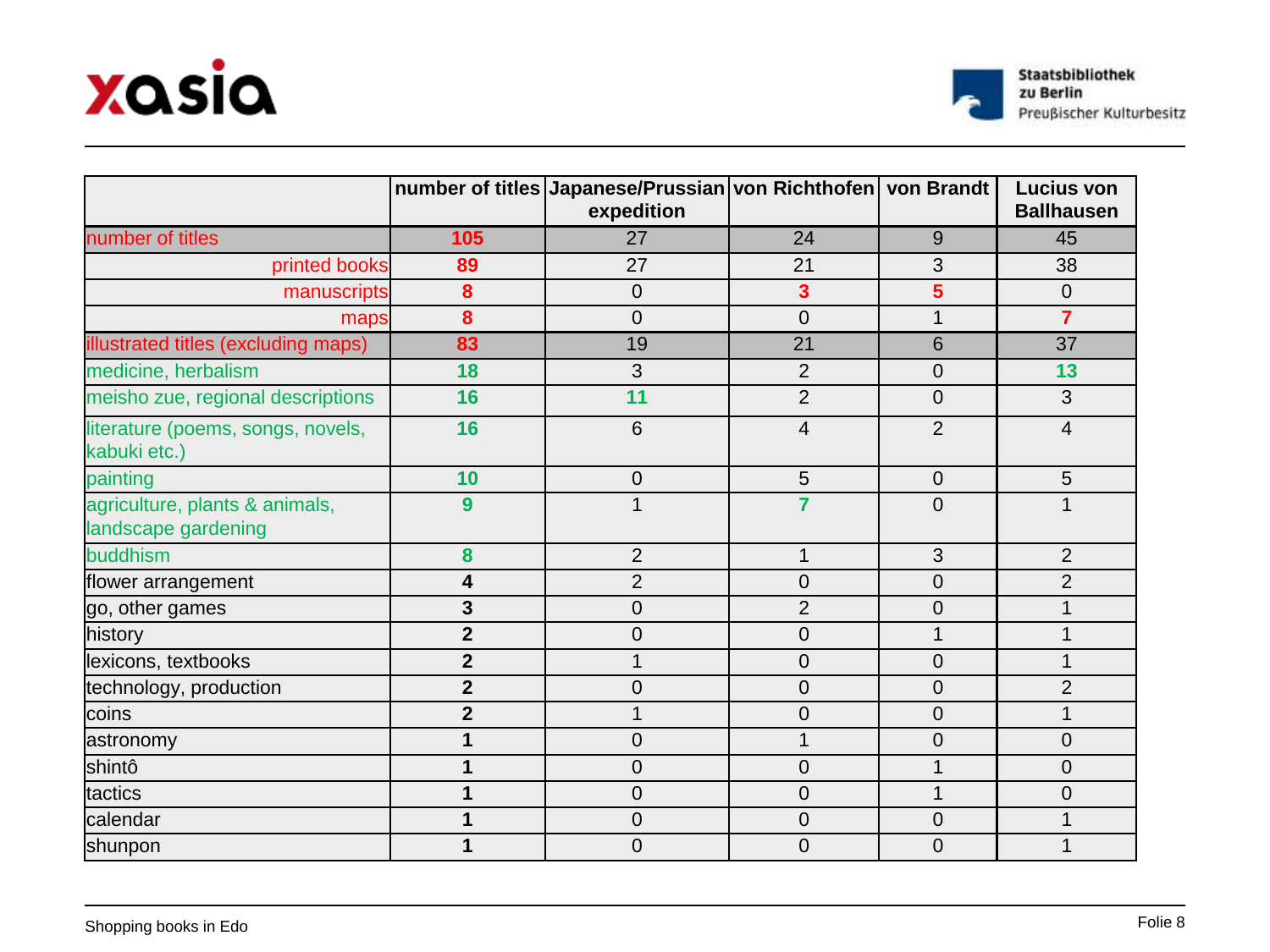





Portrait of Friedrich Graf zu Eulenburg Source: bpk / P. Biegner Comp.

**Friedrich Albrecht Graf [Count] zu Eulenburg (1815- 1881)**

- Administrative lawyer, diplomat, politician
- Envoy Extraordinary, head of the Prussian expedition to Japan, China, and Siam (today's Thailand) 1860/1862
	- The files pertaining to the expedition to Japan, China and Siam are stored in the **Geheimes Staatsarchiv – Preußischer Kulturbesitz** (Secret State Archives – Prussian Cultural Heritage) in Berlin
- Monjorui (文書類 (仮題): **letter by zu Eulenburg, two Japanese letter scrolls and their accompanying Dutch translations**



Source: Monjorui (文書類 (仮題), shelf mark: Libri japon. 446) http://resolver.staatsbibliothek-berlin.de/SBB0000E92C00000000 http://resolver.staatsbibliothek-berlin.de/SBB0000E92100000000 http://resolver.staatsbibliothek-berlin.de/SBB0000E92100000000 http://resolver.staatsbibliothek-berlin.de/SBB0000E92600000000

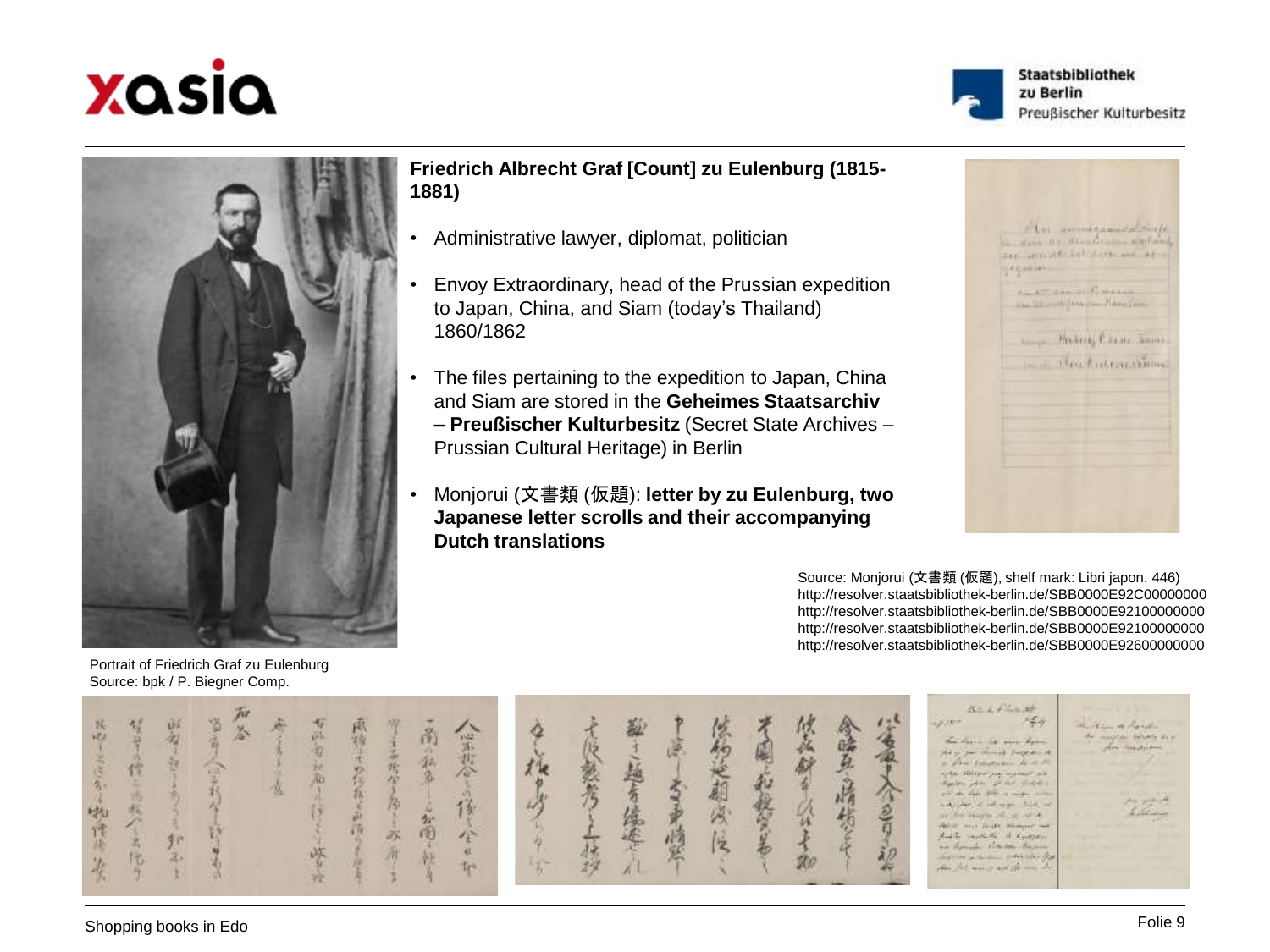





Portrait of Max von Brandt (wood engraving of 1873) Source: bpk

# **Max von Brandt (1835-1920)**

- Diplomat and author
- Accompanied the Prussian expedition as Attaché
- From 1862, Consul in Japan; from 1867, Prussian Representative in Japan; from 1868, Representative and Consul General of the Norddeutscher Bund [North German Confederation]; from 1872, Minister Resident of the German Empire in Japan
- 1875-1893 Imperial Envoy for China
- Numerous publications on East Asia, including his threevolume memoirs with the title "Dreiunddreissig Jahre in Ost-Asien. Erinnerungen eines deutschen Diplomaten" [Thirty-three Years in East Asia. Memoirs of a German diplomat]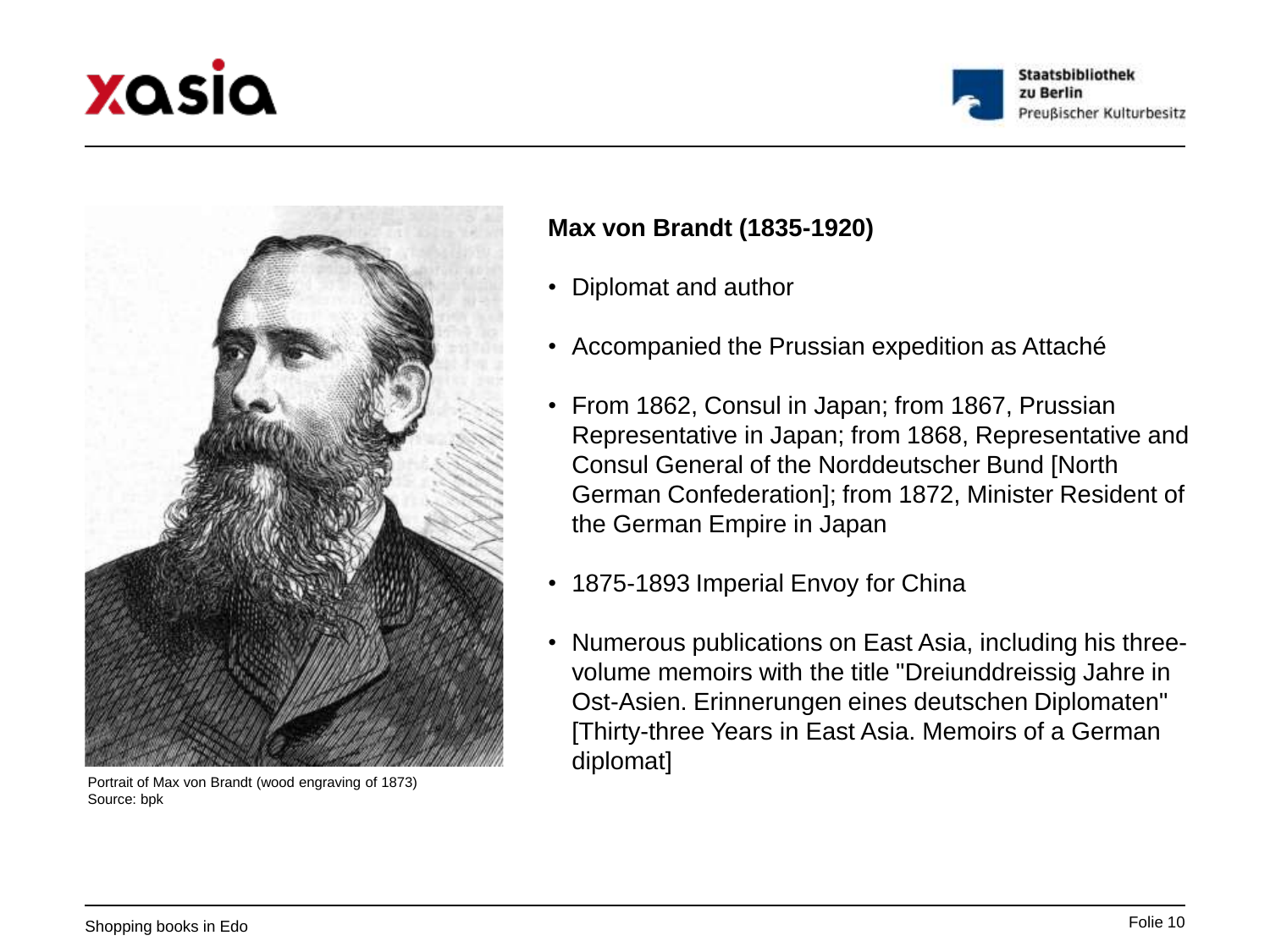





Breite verbefferte und vermehrte Auflage.



Title page of "Die Grundzüge der Taktik der drei Waffen. Infanterie, Kavallerie und Artillerie" (Berlin: Herbig, 1842, 2. verb. u. verm. Aufl.) Source: shelf mark: Hv 597-6,1a

Heinrich von Brandt (1789-18568) "**Die Grundzüge der Taktik der drei Waffen. Infanterie, Kavallerie und Artillerie**" [Fundamentals of the tactics of the three weapons: Infantry, cavalry, artillery], published in 1833

>> translated into the Dutch language

>> from the Dutch into two Japanese versions:

- Sanpei kappō (三兵活法) by Suzuki Shunsan (i.e., Suzuki Tsuyoshi) in 1846 (Kōka 2)
- **Sanpei takuchiki** (三兵答古知幾) by Takano Chōei during the early Anseiperiod (1854-1860)

(cf. footnote in 『大日本古文書 幕末外国 関係文書 第43巻』 東京大学史料編纂所 編、1991年、p.248)



Cover of volume 1 **of Sanpei takuchiki**, (Edo, 1857) Source: shelf mark: Libri japon. 14 http://resolver.staatsbibliothekberlin.de/SBB000081D800000003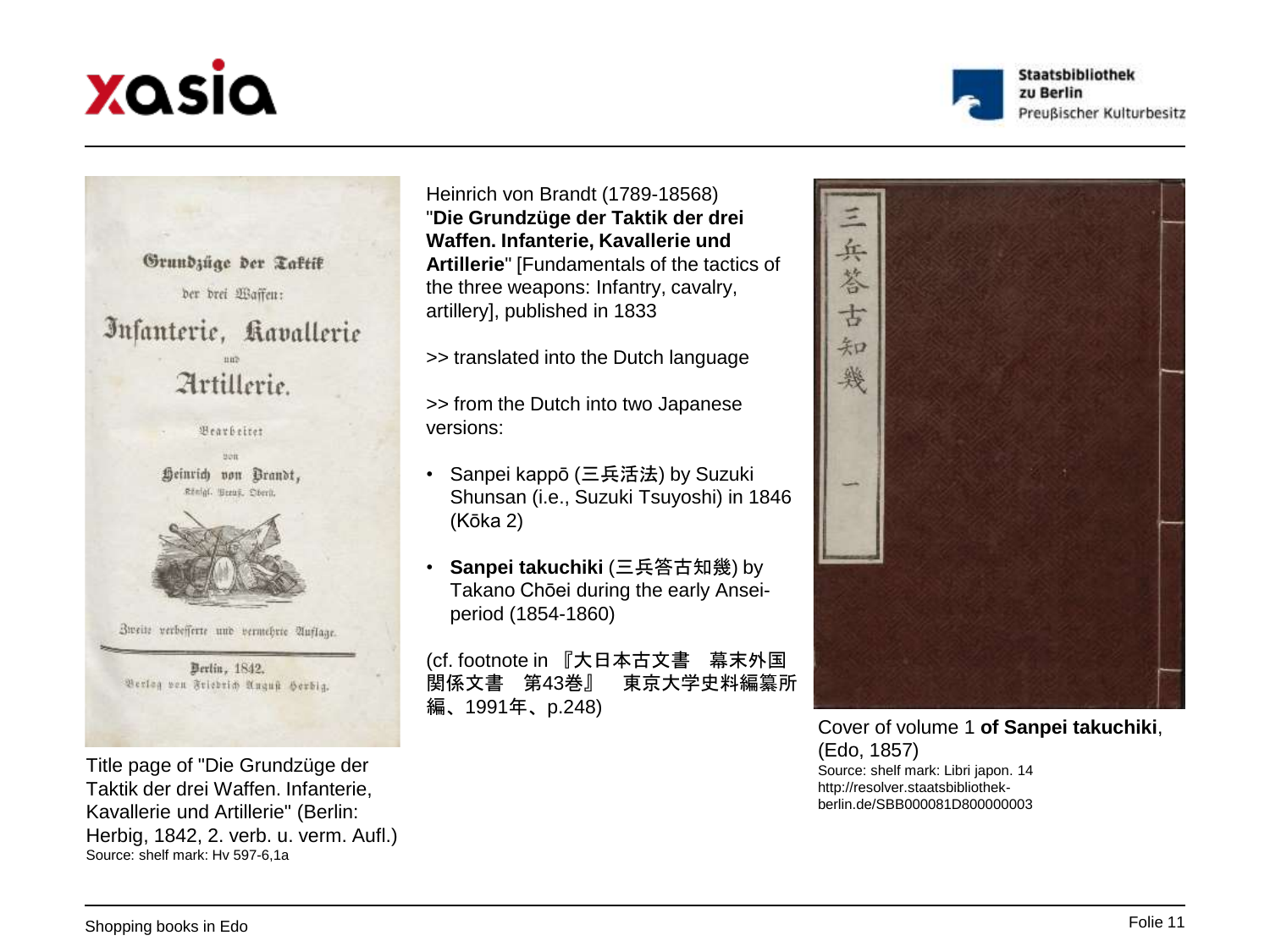





Sales cover with the inscription "Dem Verfasser zugesandt durch den Gouverneur des Auswärtigen, Fürst Hori Oribe no kami**" [Sent to the author by the Governor of the Exterior, Prince Hori Oribe no kami]**

Source: Brandt, Heinrich von. Sanpei takuchiki 三兵答古知幾, Edo, 1857, sales cover of vols. 9-12 (shelf mark: Libri japon. 14) http://resolver.staatsbibliothek-berlin.de/SBB000081D800000445



Sales cover with the name **"Heri [sic] Oribe no kami"**

Source: Brandt, Heinrich von. Sanpei takuchiki 三兵答古知幾, Edo, 1857, sales cover of vols. 13-16 (shelf mark: Libri japon. 14) http://resolver.staatsbibliothek-berlin.de/SBB000081D800000679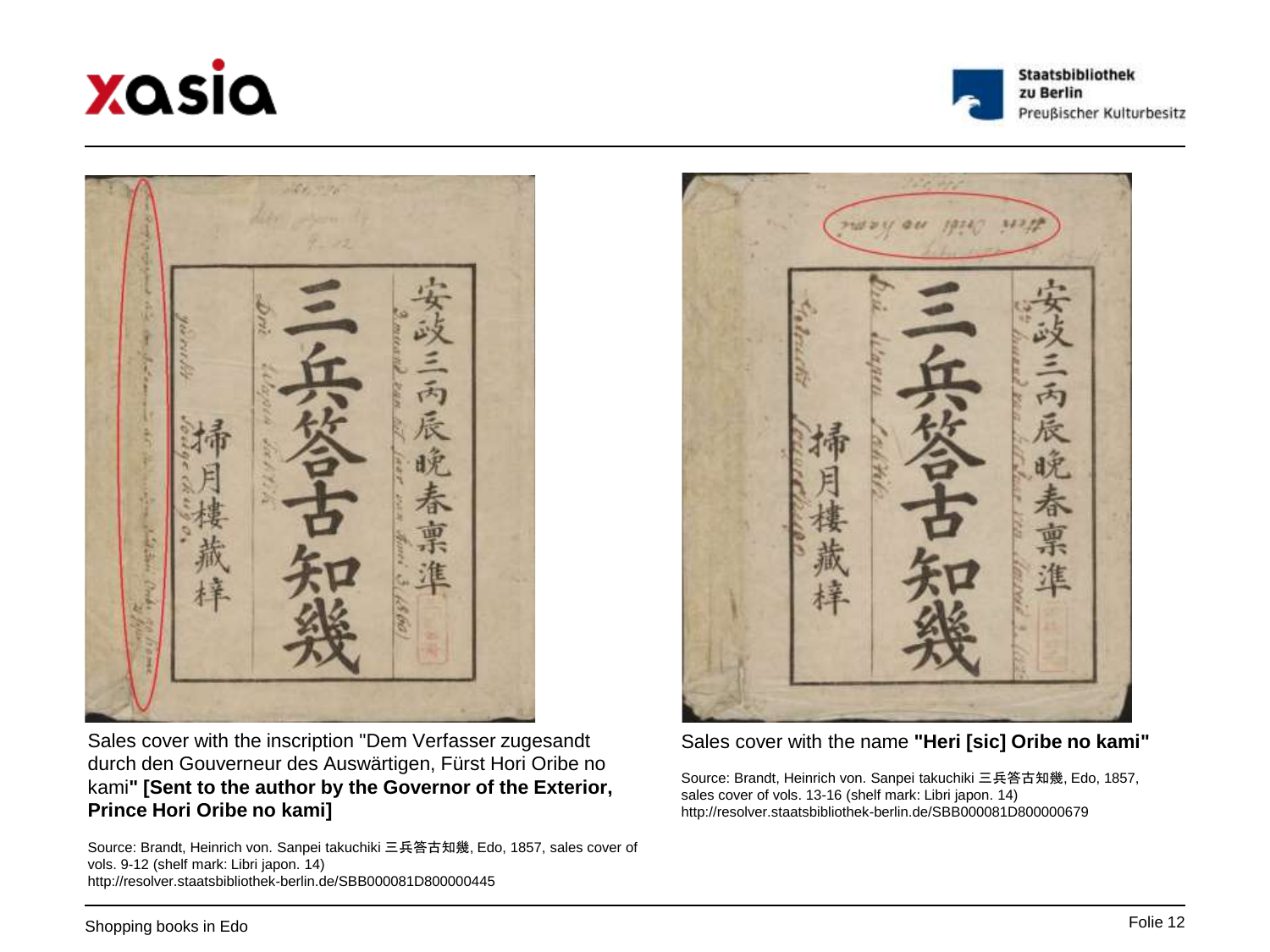





Portrait of Ferdinand Freiherr von Richthofen around 1880

Source: bpk / Ernst Milster

#### **Ferdinand Freiherr [Baron] von Richthofen (1833-1905)**

- Geographer, geologist and explorer
- 1860-62, accompanied in this capacity the Prussian Expedition to Japan, China and Siam
- 1875, professorship of geography at Bonn University; in 1883, at Leipzig University; in 1886, professorship of physical geography at Bonn University
- 1901, founder and first director of the Institute of Oceanography; building of a Museum of Oceanography (opened in 1906)
- 1903-04, principal of Friedrich-Wilhelm-University (today Humboldt University), Berlin
- Numerous geological and geographical publications, based especially on his expeditions to California, China, and Japan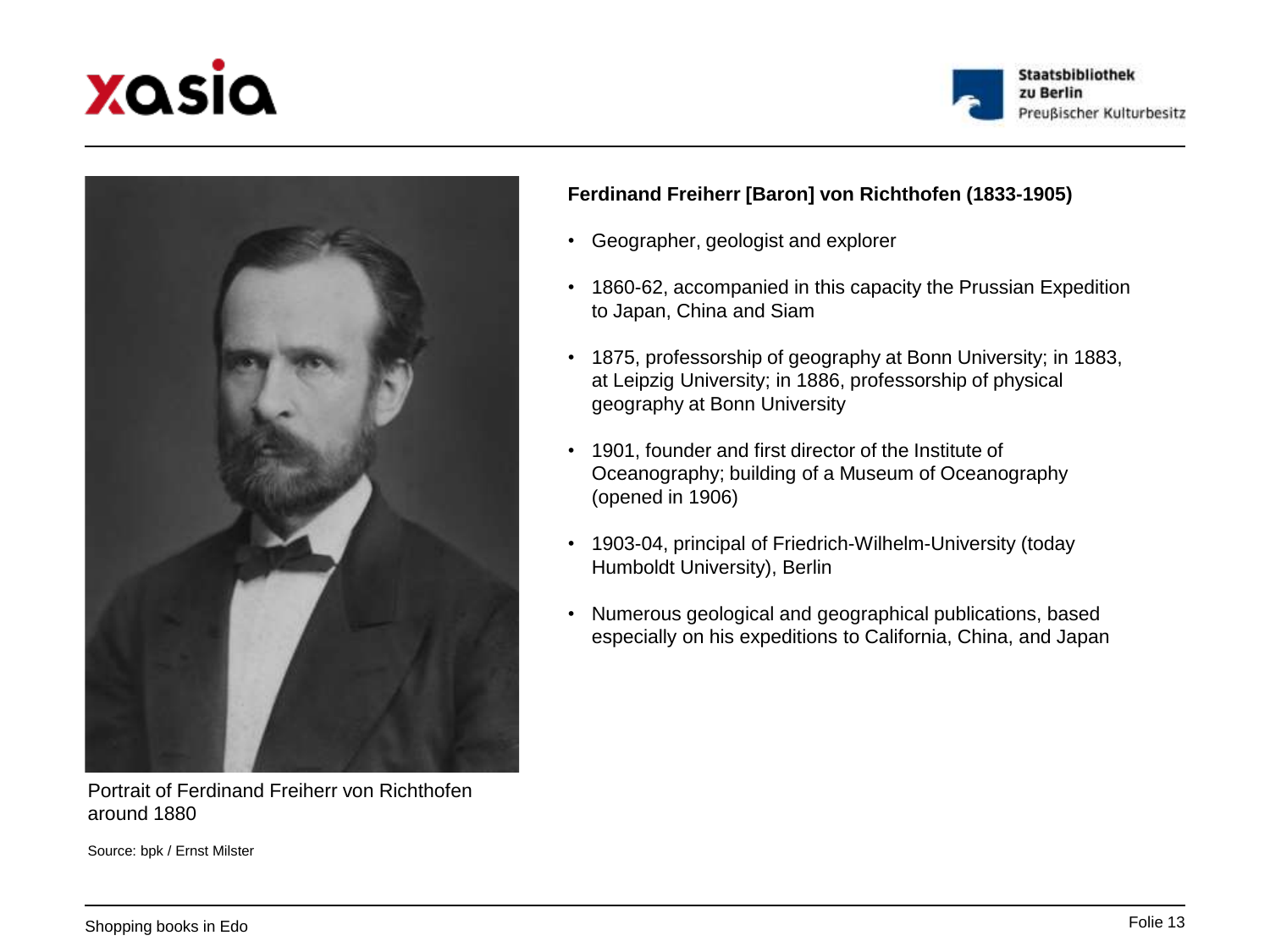





#### Image of a bleeding heart

Source: Part on grasses, booklet 4, p. 12r, shelf mark: Libri japon. 432 http://resolver.staatsbibliothek-berlin.de/SBB000030A400000207

#### **Kai (**花彙**) Mid-18th century, 8 booklets, Libri japon. 432**

The work Kai consists of two parts with four booklets each, one part on grasses and one part on trees. The authors are Shimada Mitsufusa (島田 充房, 1764-1789) and Ono Ranzan (小野蘭山, 1729-1810), with two booklets by Shimada and the remaining six by Ono.

>> translated into French by Ludovic Savatier (1830-1891), but published without illustrations:

Livres Kwa-wi ; Botanique japonaise; trad. du japonais avec l'aide de M. Saba par L. Savatier. Paris: Savy, 1873

>> Ludovic Savatier and Adrien Franchet (1834-1900) : Enumeratio plantarum, in Japonia sponte crescentium…" [Enumeration of the flora growing naturally in Japan...], Parisiis: Savy, 1875-79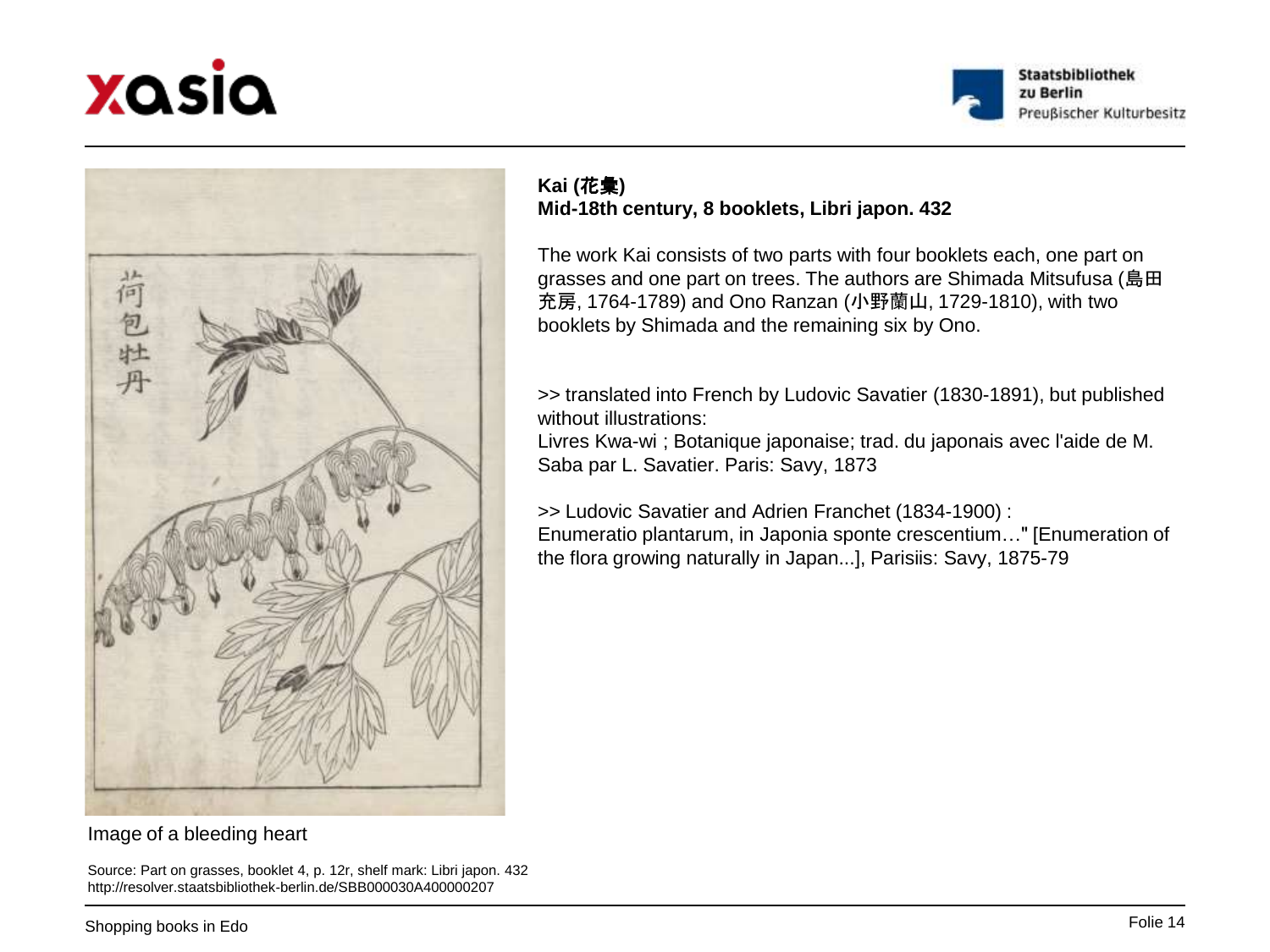





#### **Gakō senran (**画巧潜覧**) 1740 (Genbun 5), 6 booklets, Libri japon. 94**

Copy of the representation Hyōnenzu (瓢鮎図, pre-1415), an illustration of the Zen enigma (kōan) about the difficulty to capture a catfish with a bottle gourd.

#### Image of the Hyōnenzu

Source: Booklet 1, p. 13r, shelf mark: Libri japon. 432 http://resolver.staatsbibliothek-berlin.de/SBB0000304800000035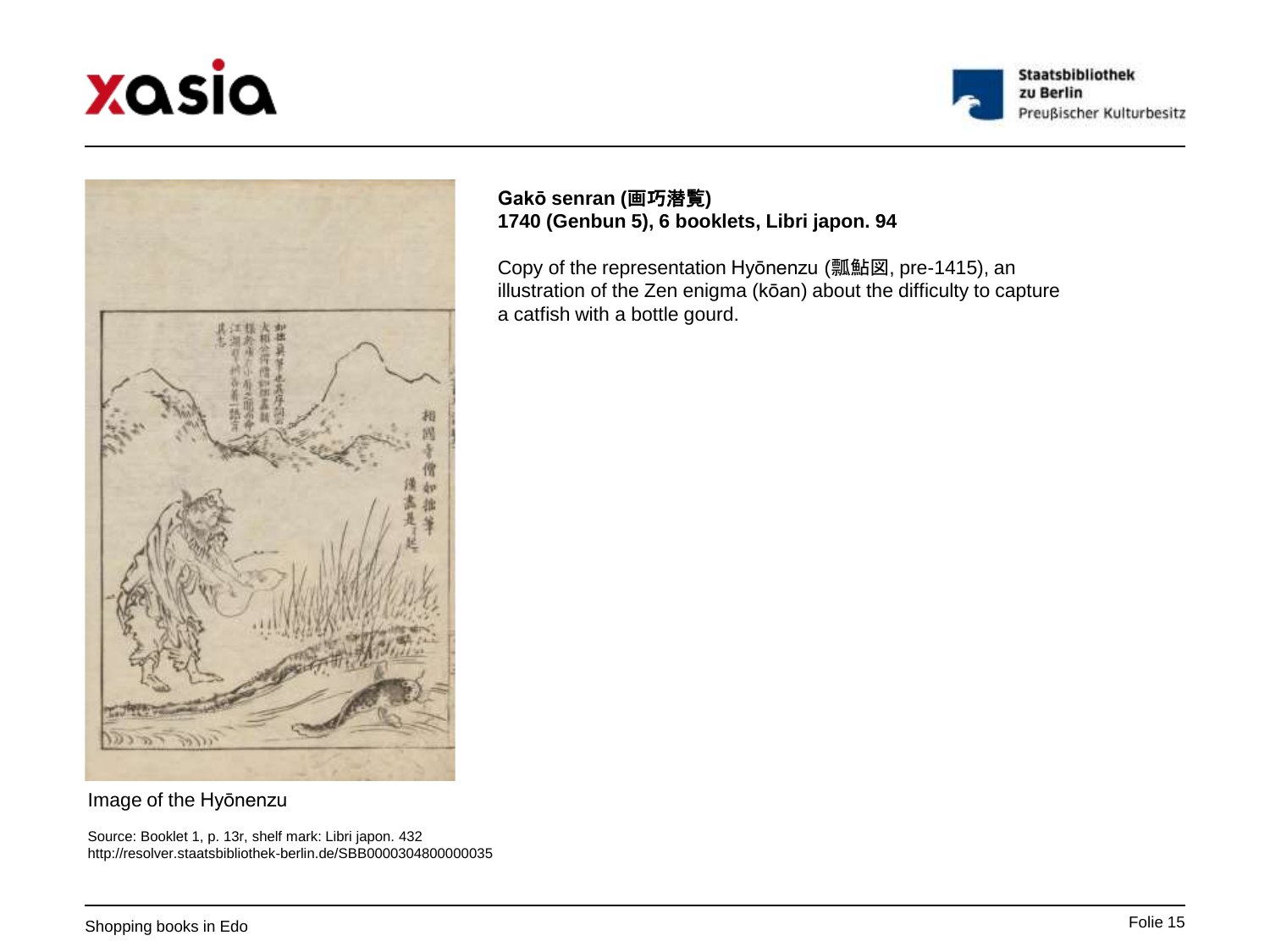





Portrait of Robert Lucius Freiherr von Ballhausen (around 1880)

Source: bpk / L. Haase Co.

#### **Robert Lucius Freiherr [Baron] von Ballhausen (1835-1914)**

- Medical doctor and politician
- 1860/62, accompanied the Prussian Expedition as doctor
- Since 1866, politically active; repeatedly Member of Parliament; since 1871, close connections to Otto von Bismarck; 1879-1890, Prussian Minister of Agriculture; 1895, appointment into the "Herrenhaus" [Prussian House of Lords]
- 1888, raised to the rank of Freiherr [Baron]
- 1920, posthumous publication of his "Bismarck Memories", which constitute, as original testimonies, an important source of information regarding the Bismarck era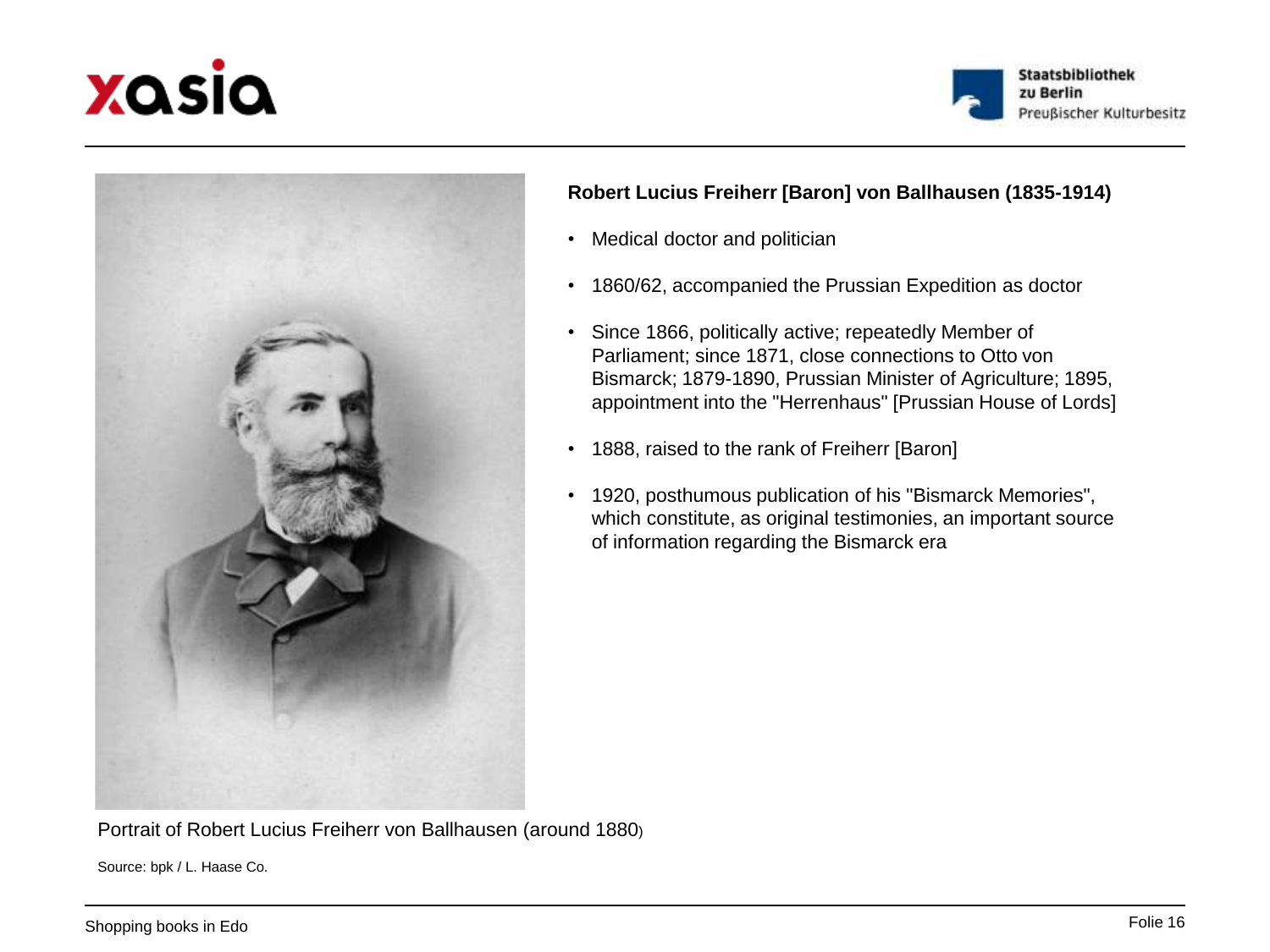





#### **Yōka seisen zukai (**瘍科精選図解**) n. d. (preface dated 1819 (Bunsei 2)), 2 booklets, 37641 ROA**

>> illustrations are taken from "Chirurgie" [Surgery], published in 1719, by Lorenz Heister (1683-1758).

Page with surgical instruments of the Western practice of medicine

Source: Booklet 1, no pagination, shelf mark: 37641 ROA http://resolver.staatsbibliothek-berlin.de/SBB000085B300000023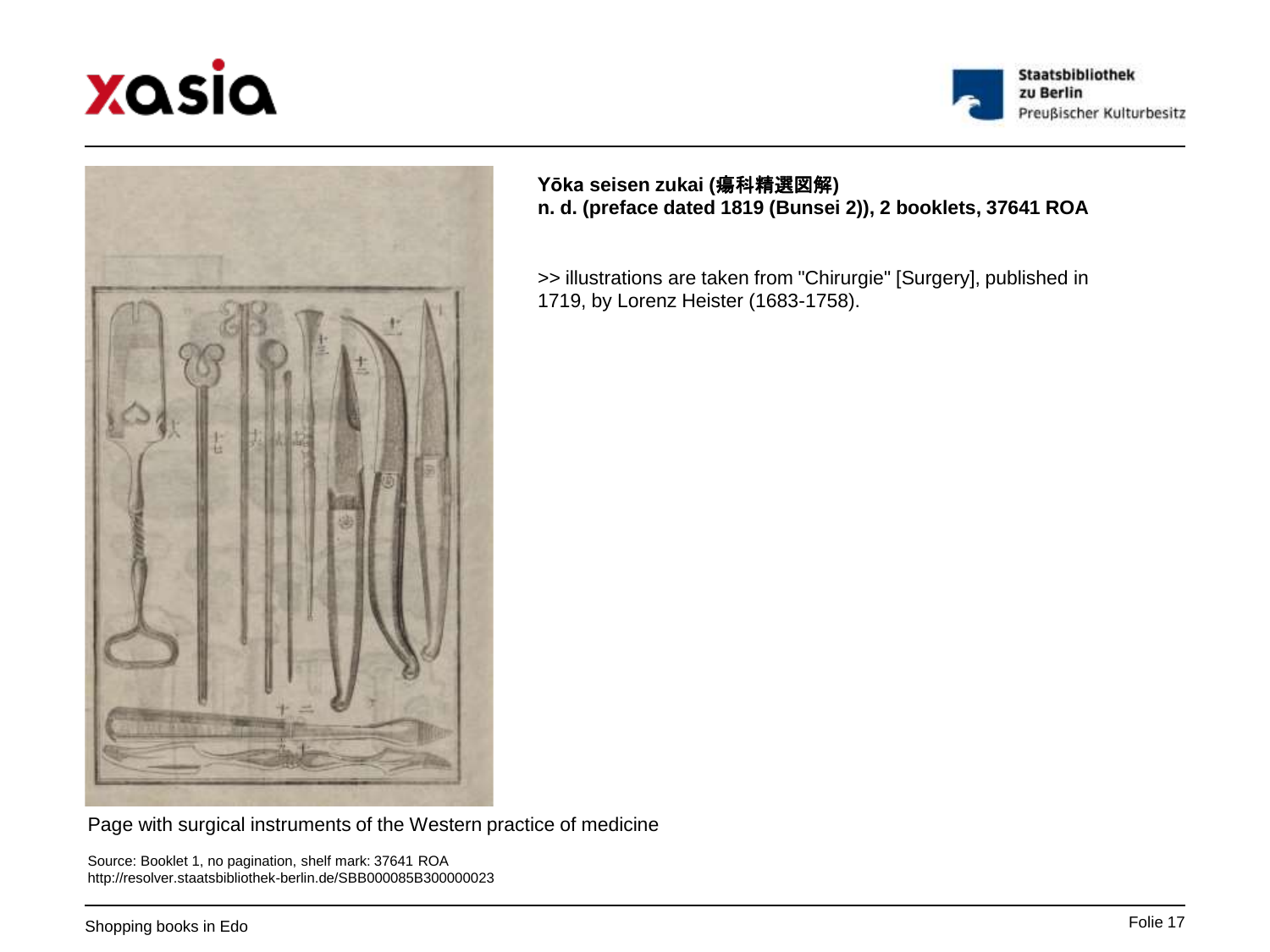





Source: no pagination, shelf mark: 37647 ROA https://digital.staatsbibliothekberlin.de/werkansicht/?PPN=PPN3308100339&PHYSID=PHYS\_0008

### **Murasaki shikibu genji karuta (**紫式部源氏かるた**) 1857 (Ansei 4), accordion fold book, 37647 ROA**

The illustration refers to chapter four, titled "Yūgao".

From left to right:

- Tasogare (in the original: Yūgao)
- Akogi (in the original: court lady Rokujō)
- Mitsuuji (in the original: Prince Genji)